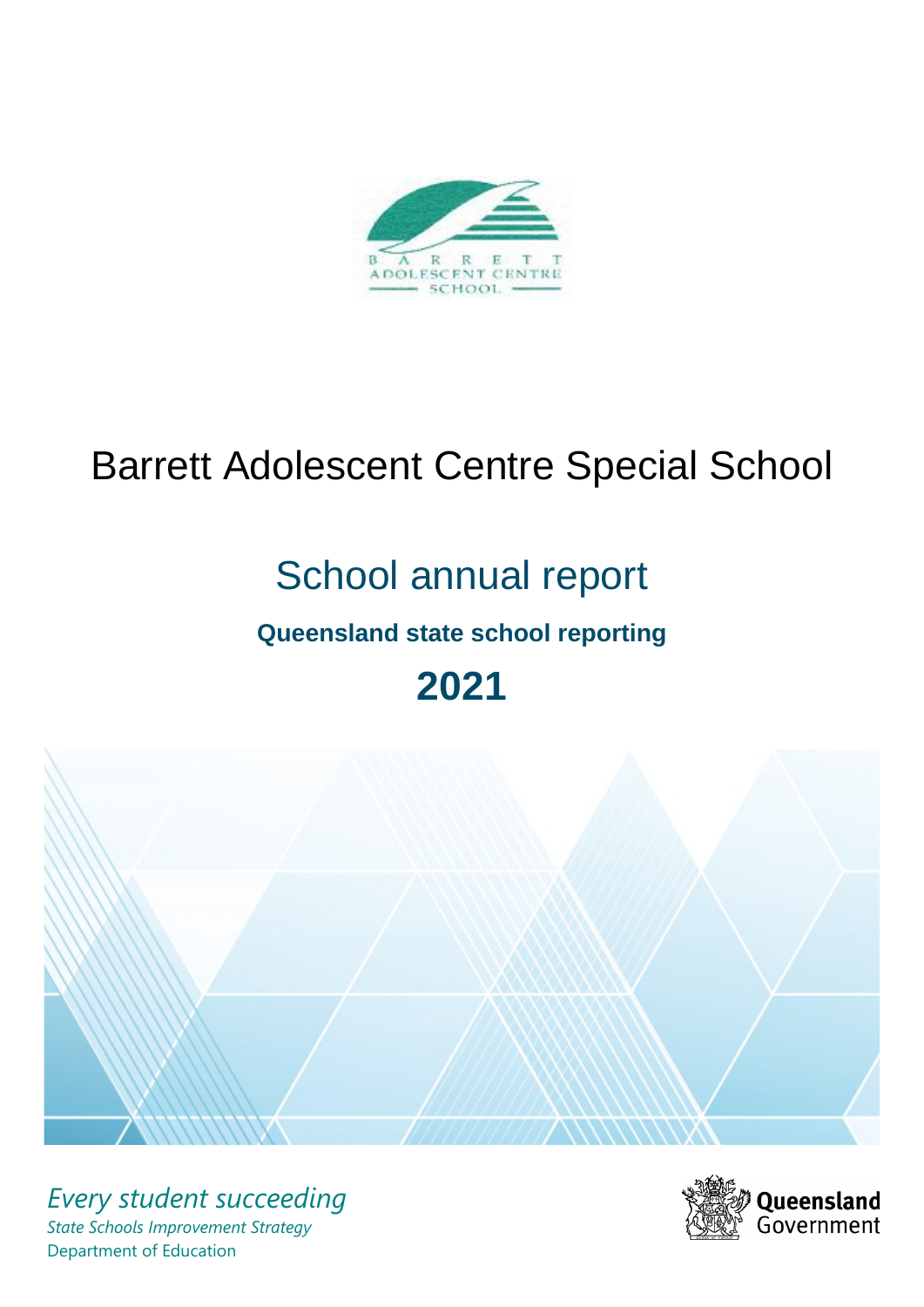**OFFICIAL – Public** Published as information source only. Public information used to create this report may not appear in this format in the public domain Please refer to disclaimer information.

#### **Contact details**

| <b>Postal Address</b> | PO Box 3225 Yeronga 4104                              |
|-----------------------|-------------------------------------------------------|
| <b>Phone</b>          | (07) 3373 3344                                        |
| Fax                   |                                                       |
| Email                 | principal@barrettadolescentcentreschool.eq.<br>edu.au |
| Website               | https://barrettadolescentcentreschool.eq.edu<br>.au   |

#### **Disclaimer**

The materials presented in this report are distributed by the Department of Education (the department) as an information source only.

The information and data in this report is subject to change without notice.

The department makes no statements, representations, or warranties about the accuracy or completeness of, and you should not rely on, any information contained in this report.

The department disclaim all responsibility and all liability (including without limitation, liability in negligence) for all expenses, losses, damages and costs you might incur as a result of the information in this report being inaccurate or incomplete in any way, and for any reason.

Despite our best efforts, the department makes no warranties that the information in this report is free of infection by computer viruses or other contamination.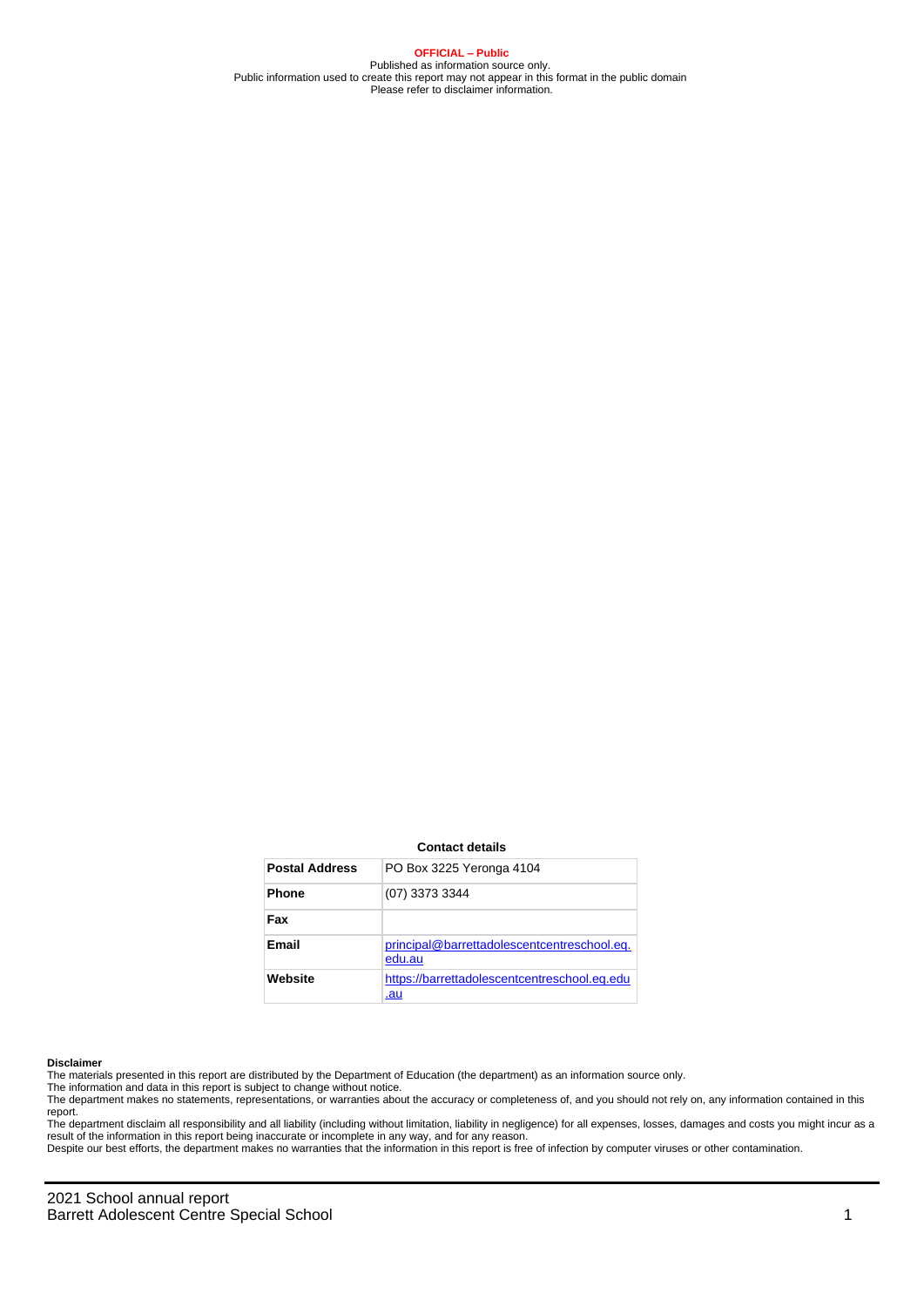| School context                   |                                                                                                                                                                                         |
|----------------------------------|-----------------------------------------------------------------------------------------------------------------------------------------------------------------------------------------|
| Coeducational or single sex      | Coeducational                                                                                                                                                                           |
| <b>Independent Public School</b> | No.                                                                                                                                                                                     |
| Year levels offered in 2021      | Year $7 -$ Year 12                                                                                                                                                                      |
| Webpages                         | Additional information about Queensland state schools is located on the:<br>My School website<br>Queensland Government data website<br>Queensland Government schools directory website. |

# **Characteristics of the student body**

## **Student enrolments**

#### **Table 1: Student enrolments by year level**

|                   |                | <b>February</b> |      |                |      |      |
|-------------------|----------------|-----------------|------|----------------|------|------|
| <b>Year Level</b> | 2019           | 2020            | 2021 | 2019           | 2020 | 2021 |
| Year 7            |                |                 |      |                |      |      |
| Year <sub>8</sub> | 4              | $\overline{2}$  | 3    | 6              | 3    | 3    |
| Year 9            | 5              | 8               | 6    | 6              | 8    | 8    |
| Year 10           | $\overline{2}$ | 8               | 6    | $\overline{2}$ | 10   | 6    |
| Year 11           | 10             | 3               | 9    | 9              | 4    | 6    |
| Year 12           | 6              | 4               | 5    | 5              | 3    | 7    |
| <b>Total</b>      | 27             | 25              | 29   | 29             | 29   | 30   |

Notes

1. Student counts include headcount of all full- and part-time students at the school.

## **Average class sizes**

## **Table 2: Average class size information for each phase of schooling**

Class size data is not available for this school.

# **Social climate**

## **Respectful relationships education**

To support students' learning, health and wellbeing all state schools are required to implement respectful relationships education through the Prep to Year 10 Australian Curriculum: Health and Physical Education and/or through school pastoral care programs across Prep to Year 12.

## **Parent, student and staff satisfaction**

Tables 3–5 show selected items from the Parent/Caregiver, Student and Staff School Opinion Surveys. In response to the COVID-19 health emergency, the annual school opinion surveys of students, teachers and staff were not administered in 2020. A new time series started in 2021 and data from this collection is not considered directly comparable with earlier collections due to significant methodology changes.

For state level information go to the **[School Opinion Survey](https://qed.qld.gov.au/publications/reports/statistics/schooling/schools/schoolopinionsurvey) webpage**.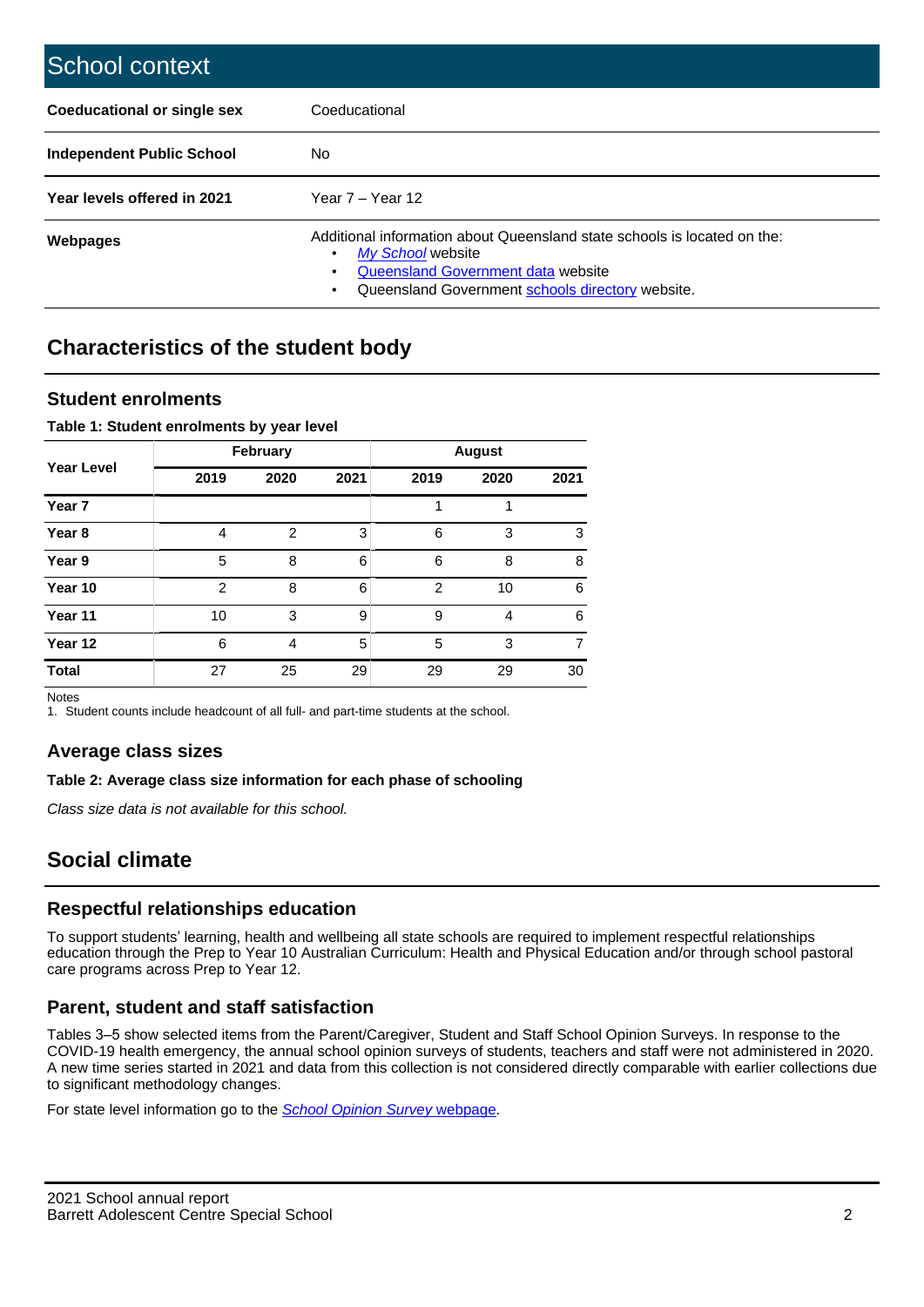#### **Table 3: Parent/Caregiver Survey**

| Percentage of parents/caregivers who agree <sup>1</sup> that:                                               | 2019   | 2020 | 2021   |
|-------------------------------------------------------------------------------------------------------------|--------|------|--------|
| This is a good school.                                                                                      | 100.0% |      | 100.0% |
| My child likes being at this school. <sup>2</sup>                                                           | 100.0% |      | 100.0% |
| My child feels safe at this school. <sup>2</sup>                                                            | 100.0% |      | 100.0% |
| My child's learning needs are being met at this school. <sup>2</sup>                                        | 100.0% |      | 100.0% |
| My child is making good progress at this school. <sup>2</sup>                                               | 100.0% |      | 100.0% |
| Teachers at this school expect my child to do his or her best. <sup>2</sup>                                 | 100.0% |      | 100.0% |
| Teachers at this school provide my child with useful feedback about his or her school<br>work. <sup>2</sup> | 100.0% |      | 100.0% |
| Teachers at this school motivate my child to learn. <sup>2</sup>                                            | 100.0% |      | 100.0% |
| Teachers at this school treat students fairly. <sup>2</sup>                                                 | 100.0% |      | 100.0% |
| can talk to my child's teachers about my concerns. <sup>2</sup>                                             | 100.0% |      | 100.0% |
| This school works with me to support my child's learning. <sup>2</sup>                                      | 100.0% |      | 100.0% |
| This school takes parents' opinions seriously. <sup>2</sup>                                                 | 100.0% |      | 100.0% |
| Student behaviour is well managed at this school. <sup>2</sup>                                              | 100.0% |      | 100.0% |
| This school looks for ways to improve. <sup>2</sup>                                                         | 100.0% |      | 100.0% |
| This school is well maintained. <sup>2</sup>                                                                | 100.0% |      | 100.0% |

Notes

1. Agree represents the percentage of respondents who Somewhat Agree, Agree or Strongly Agree with the statement.

2. Nationally agreed parents/caregiver items.

3. DW = Data withheld to ensure confidentiality.

#### **Table 4: Student Survey**

| Percentage of students who agree <sup>1</sup> that:                            | 2019   | 2020 | 2021   |
|--------------------------------------------------------------------------------|--------|------|--------|
| I like being at my school. <sup>2</sup>                                        | 87.5%  |      | 100.0% |
| I feel safe at my school. <sup>2</sup>                                         | 87.5%  |      | 100.0% |
| My teachers motivate me to learn. <sup>2</sup>                                 | 93.8%  |      | 100.0% |
| My teachers expect me to do my best. <sup>2</sup>                              | 100.0% |      | 100.0% |
| My teachers provide me with useful feedback about my school work. <sup>2</sup> | 85.7%  |      | 100.0% |
| Teachers at my school treat students fairly. <sup>2</sup>                      | 75.0%  |      | 100.0% |
| can talk to my teachers about my concerns. <sup>2</sup>                        | 75.0%  |      | 100.0% |
| My school takes students' opinions seriously. <sup>2</sup>                     | 93.8%  |      | 100.0% |
| Student behaviour is well managed at my school. <sup>2</sup>                   | 81.3%  |      | 100.0% |
| My school looks for ways to improve. <sup>2</sup>                              | 87.5%  |      | 100.0% |
| My school is well maintained. <sup>2</sup>                                     | 87.5%  |      | 100.0% |
| My school gives me opportunities to do interesting things. <sup>2</sup>        | 100.0% |      | 100.0% |

Notes

1. Agree represents the percentage of respondents who Somewhat Agree, Agree or Strongly Agree with the statement.

2. Nationally agreed student items.

3. DW = Data withheld to ensure confidentiality.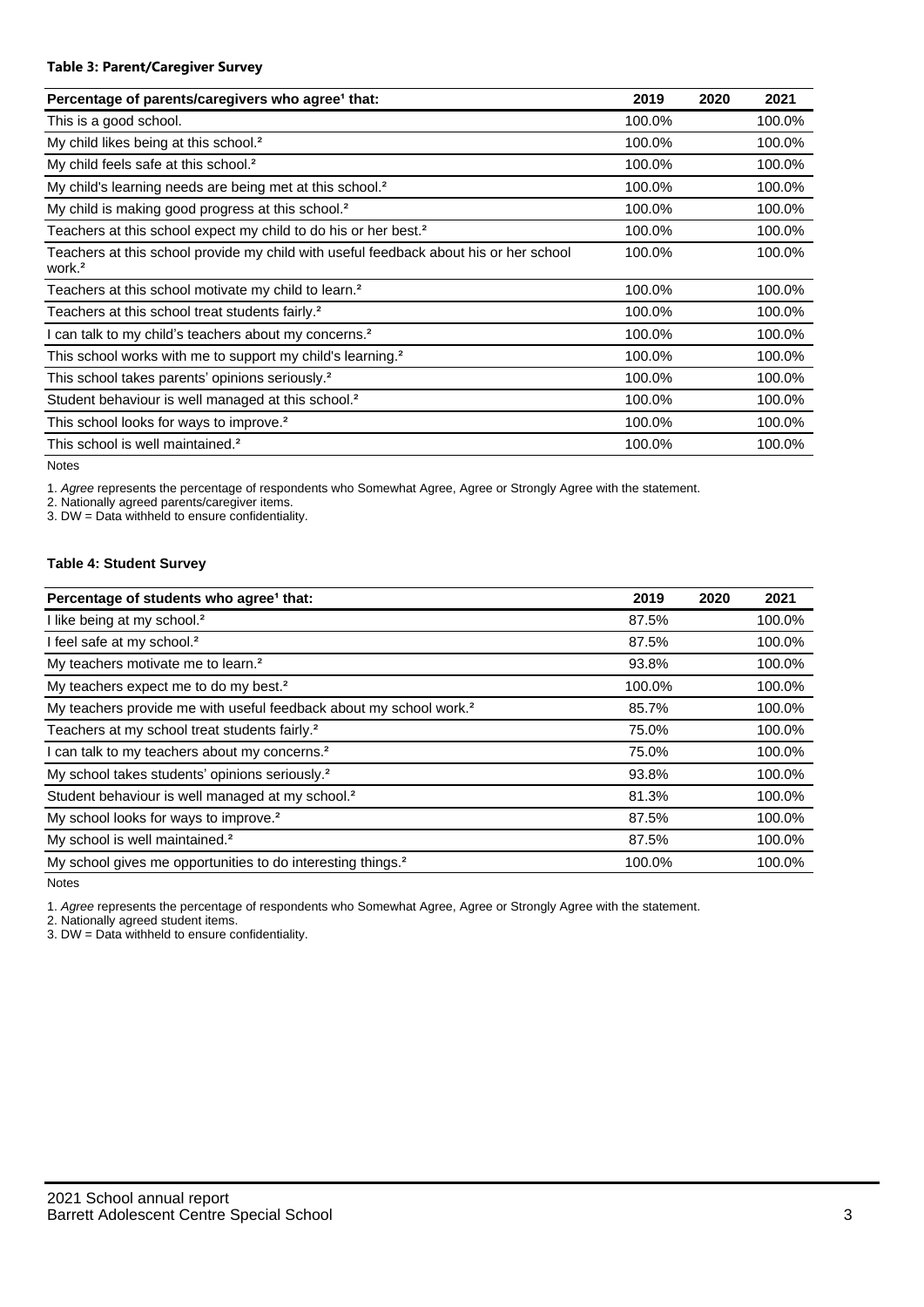#### **Table 5: Staff Survey**

| Percentage of staff who agree <sup>1</sup> that:                                                            | 2019   | 2020 | 2021   |
|-------------------------------------------------------------------------------------------------------------|--------|------|--------|
| I feel confident embedding Aboriginal and Torres Strait Islander perspectives across the<br>learning areas. | 100.0% |      | 100.0% |
| l enjoy working at this school. <sup>2</sup>                                                                | 100.0% |      | 100.0% |
| I feel this school is a safe place in which to work. <sup>2</sup>                                           | 100.0% |      | 100.0% |
| I receive useful feedback about my work at this school. <sup>2</sup>                                        | 100.0% |      | 100.0% |
| Students are encouraged to do their best at this school. <sup>2</sup>                                       | 100.0% |      | 100.0% |
| Students are treated fairly at this school. <sup>2</sup>                                                    | 100.0% |      | 100.0% |
| Student behaviour is well managed at this school. <sup>2</sup>                                              | 100.0% |      | 100.0% |
| Staff are well supported at this school. <sup>2</sup>                                                       | 100.0% |      | 100.0% |
| This school takes staff opinions seriously. <sup>2</sup>                                                    | 100.0% |      | 100.0% |
| This school looks for ways to improve. <sup>2</sup>                                                         | 100.0% |      | 100.0% |
| This school is well maintained. <sup>2</sup>                                                                | 100.0% |      | 100.0% |
| This school gives me opportunities to do interesting things. <sup>2</sup>                                   | 100.0% |      | 100.0% |

Notes

1. Agree represents the percentage of respondents who Somewhat Agree, Agree or Strongly Agree with the statement.

2. Nationally agreed staff items.

3. DW = Data withheld to ensure confidentiality.

## **Description of how this school manages non-attendance**

Queensland state schools manage non-attendance in line with the Queensland Department of Education procedures: [Managing Student Absences and Enforcing Enrolment and Attendance at State Schools](https://ppr.qed.qld.gov.au/pp/managing-student-absences-and-enforcing-enrolment-and-attendance-at-state-schools-procedure); and [Roll Marking in State Schools,](https://ppr.qed.qld.gov.au/pp/roll-marking-in-state-schools-procedure) which outline processes for managing and recording student attendance and absenteeism.

## **School disciplinary absences**

#### **Table 6: Count of school disciplinary absences at this school**

| Type of school disciplinary absence | 2019 | 2020 | 2021 |
|-------------------------------------|------|------|------|
| Short suspension                    |      |      |      |
| Long suspension                     |      |      |      |
| Exclusion                           |      |      |      |
| Cancellation                        |      |      |      |
| Total                               |      |      |      |

Notes

1. School disciplinary absence (SDA) data is a total of short suspensions (1–10 days), long suspensions (11–20 days), exclusions and cancellations. 2. The number of SDAs is not the number of students who received an SDA as one student may be suspended several times in a school year. Each time a student is suspended it is recorded as an additional SDA. The data does not reflect the outcomes of appeal decisions.

3. 2020 data was impacted by the COVID-19 health emergency. There were significantly fewer SDAs during the home-based learning period (the first five weeks of Term 2) compared to other years.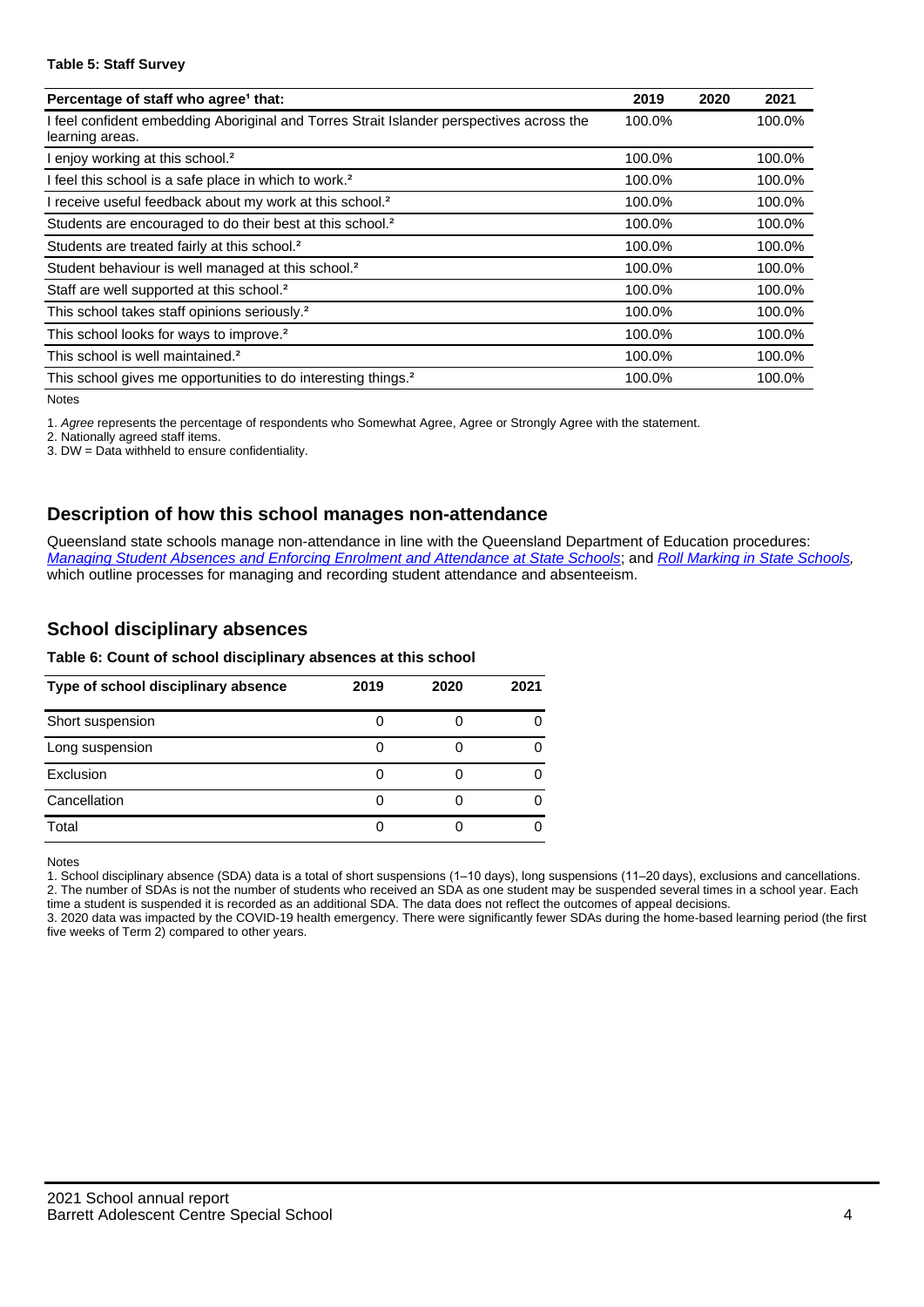## **School income broken down by funding source**

School income, reported by financial year accounting cycle using standardised national methodologies and broken down by funding source is available via the [My School](http://www.myschool.edu.au/) website.

## **How to access our income details**

- 1. Click on the My School link <http://www.myschool.edu.au/>.
- 2. Enter the school name or suburb of the school you wish to search.

| Search by school name or suburb | <b>School sector</b> | $\overline{\phantom{a}}$ | School type | <b>State</b> |  |
|---------------------------------|----------------------|--------------------------|-------------|--------------|--|
|                                 |                      |                          |             |              |  |

3. Click on View School Profile to access the school's profile.

| <b>View School Profile</b> |
|----------------------------|
|----------------------------|

4. Click on Finances and select the appropriate year to view school financial information.

# **Teacher standards and qualifications**

The Teacher registration eligibility requirements: Policy (p.1) states:

To be eligible for registration, a person must satisfy the Queensland College of Teachers (QCT) that they meet requirements regarding qualification and experience, or have otherwise met the requirements of the Australian Professional Standards for Teachers (APST). A person must also satisfy the QCT that they are suitable to teach and meet English language proficiency requirements. All these requirements are specified in the Act and the Education (Queensland College of Teachers) Regulation 2005 (the Regulation).

The qualifications required for teacher registration are successful completion of either -

- (a) a four-year initial teacher education program including teacher education studies of at least one year (e.g. a Bachelor of Education, or a double Bachelor degree in Science and Teaching) or
- (b) a one-year graduate initial teacher education program following a degree (e.g. a one-year Graduate Diploma of Education (Secondary) after a three-year Bachelor degree) or
- (c) another course of teacher education that the QCT is reasonably satisfied is the equivalent of (a) or (b). These are considered on a case-by-case basis.

For more information, please refer to the following link:

• <https://www.qct.edu.au/registration/qualifications>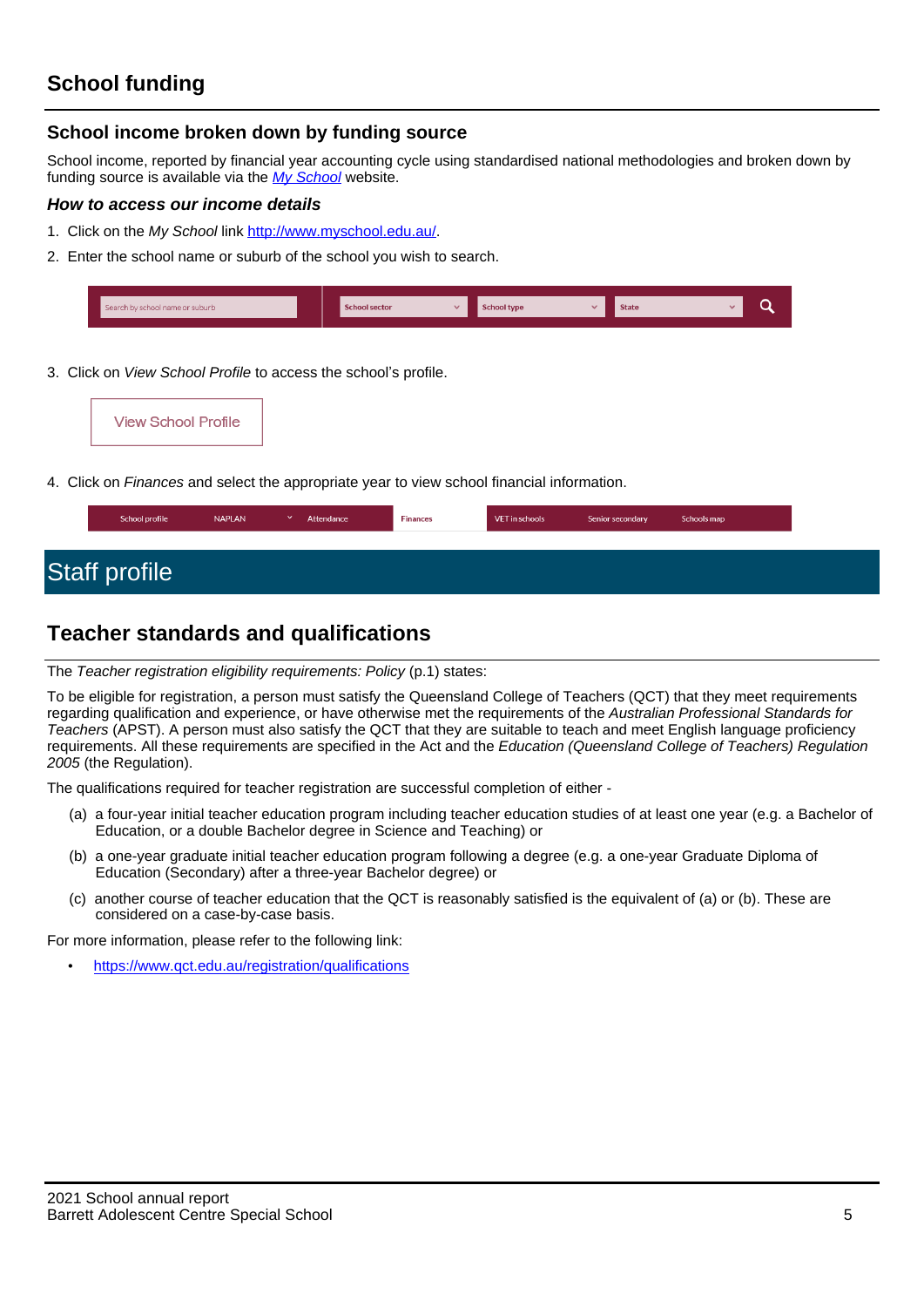## **Workforce composition**

## **Staff composition, including Indigenous staff**

#### **Table 7: Workforce composition for this school**

|                    | <b>Teaching staff</b> |      |      | Non-teaching staff |      |      | Indigenous staff |      |      |
|--------------------|-----------------------|------|------|--------------------|------|------|------------------|------|------|
| <b>Description</b> | 2019                  | 2020 | 2021 | 2019               | 2020 | 2021 | 2019             | 2020 | 2021 |
| Headcount          | 10                    |      | 10.  |                    |      |      |                  |      | כ>   |
| <b>FTE</b>         |                       |      |      | <5                 | <5   | <5   |                  |      | <5   |

Notes<br>1. T

Teaching staff includes school leaders.

2. Indigenous refers to Aboriginal and Torres Strait Islander people of Australia.<br>3. ETF = full-time equivalent

 $FTE = full-time equivalent$ 

# Student performance

## **Key student outcomes**

## **Student attendance**

Tables 8–9 show attendance rates at this school as percentages. In 2020, the COVID-19 health emergency affected student attendance in Queensland Government schools. Comparisons between 2020 and other years' attendance data should not be made.

#### **Table 8: Overall student attendance at this school**

| <b>Description</b>                                  | 2019 | 2020 | 2021 |
|-----------------------------------------------------|------|------|------|
| Overall attendance rate for students at this school | DW   | 84%  |      |

Notes

1. The attendance rate is the full- and part-time days attended as a percentage of enrolled school days.

2. Full-time students only.

#### **Table 9: Student attendance rates for each year level at this school**

| <b>Year Level</b> | 2019      | 2020 | 2021 |  |
|-------------------|-----------|------|------|--|
| Year 7            | <b>DW</b> |      |      |  |
| Year 8            |           |      |      |  |
| Year 9            |           | DW   |      |  |
| Year 10           |           | DW   |      |  |
| Year 11           |           | DW   |      |  |
| Year 12           |           |      |      |  |

Notes

1. The attendance rate is the full- and part-time days attended as a percentage of enrolled school days.

2. Full-time students only.

3. DW = Data withheld to ensure confidentiality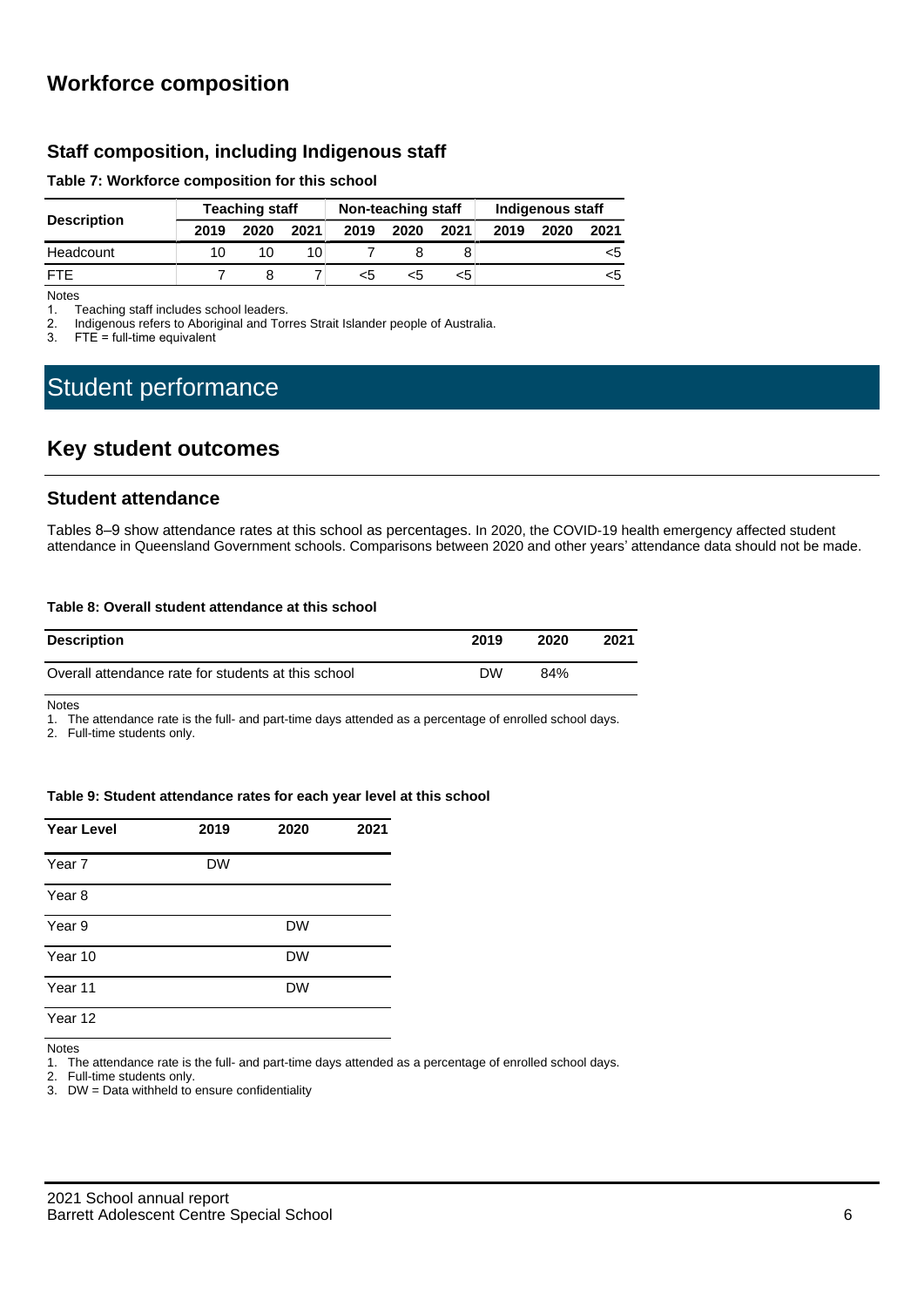# **NAPLAN**

Our reading, writing, spelling, grammar and punctuation, and numeracy results for the Years 3, 5, 7 and 9 NAPLAN tests are available via the [My School](http://www.myschool.edu.au/) website.

## **How to access our NAPLAN results**

- 1. Click on the My School link <http://www.myschool.edu.au/>.
- 2. Enter the school name or suburb of the school you wish to search.

|  |  | Search by school name or suburb |  | <b>School sector</b> | $\sim$ | <b>School type</b> |  | <b>State</b> |  |  |
|--|--|---------------------------------|--|----------------------|--------|--------------------|--|--------------|--|--|
|--|--|---------------------------------|--|----------------------|--------|--------------------|--|--------------|--|--|

3. Click on View School Profile of the appropriate school to access the school's profile.



4. Click on NAPLAN and select a year to view school NAPLAN information.

| School profile | <b>NAPLAN</b><br>$\sim$ | Attendance | <b>Finances</b> | <b>VET</b> in schools | Senior secondary | Schools map |
|----------------|-------------------------|------------|-----------------|-----------------------|------------------|-------------|
|                |                         |            |                 |                       |                  |             |

**Notes** 

- 1. If you are unable to access the internet, please contact the school for a hard copy of the school's NAPLAN results.<br>2. The National Assessment Program Literacy and Numeracy (NAPLAN) is an annual assessment for student
- 2. The National Assessment Program Literacy and Numeracy ([NAPLAN\)](http://www.nap.edu.au/naplan) is an annual assessment for students in Years 3, 5, 7 and 9.

## **Year 12 Outcomes**

Details about the types of outcomes for students who finish Year 12 are available in the annual Queensland Curriculum and Assessment Authority (QCAA) [Year 12 Certification Summary](https://www.qcaa.qld.edu.au/about/publications/statistics).

Year 12 outcomes information are also available via the [My School](http://www.myschool.edu.au/) website.

Additional information about the Australian Qualifications Framework (AQF) and the International Baccalaureate Diploma (IBD) program is available at [www.aqf.edu.au](https://www.aqf.edu.au/) and [www.ibo.org](https://www.ibo.org/).

#### **Table 10: Year 12 Outcomes**

Some schools may not show any data as they don't offer a senior program.